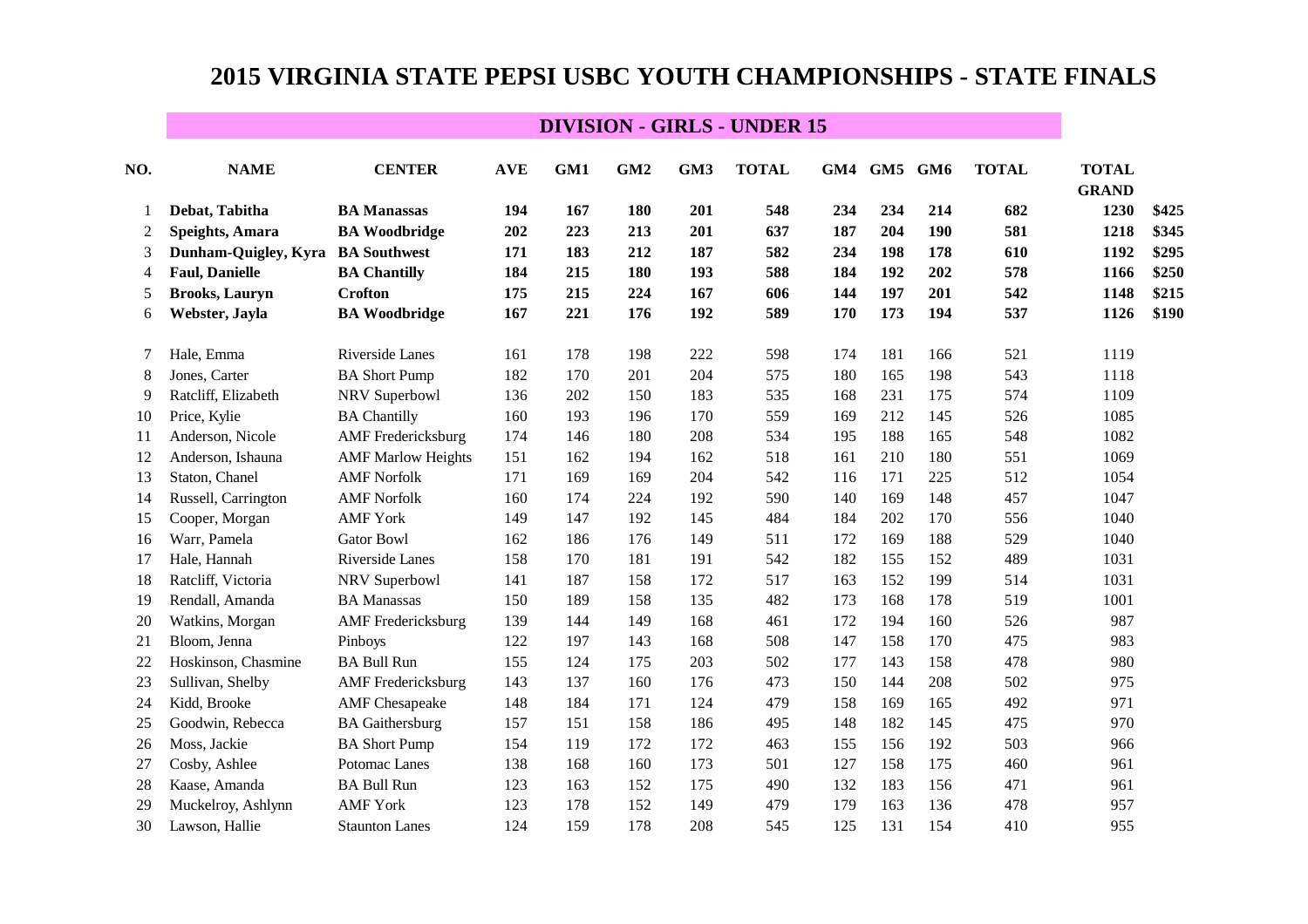| NO. | <b>NAME</b>       | <b>CENTER</b>               | <b>AVE</b> | GM1 | GM <sub>2</sub> | GM3 | <b>TOTAL</b> | GM4 | GM5 | GM <sub>6</sub> | <b>TOTAL</b> | <b>TOTAL</b> |
|-----|-------------------|-----------------------------|------------|-----|-----------------|-----|--------------|-----|-----|-----------------|--------------|--------------|
|     |                   |                             |            |     |                 |     |              |     |     |                 |              | <b>GRAND</b> |
| 31  | Cox, Emily        | Fort Lee                    | 158        | 140 | 146             | 161 | 447          | 172 | 185 | 149             | 506          | 953          |
| 32  | Layfield, Andrea  | Fort Lee                    | 140        | 108 | 151             | 221 | 480          | 153 | 188 | 132             | 473          | 953          |
| 33  | Sams, Yasmine     | <b>AMF</b> Chesapeake       | 141        | 172 | 154             | 155 | 481          | 126 | 170 | 171             | 467          | 948          |
| 34  | Lucas, Julia      | Hopewell Bowling Cer        | 129        | 145 | 164             | 179 | 488          | 154 | 144 | 160             | 458          | 946          |
| 35  | Johnson, Clara    | <b>BA</b> Dranesville       | 127        | 159 | 146             | 158 | 463          | 143 | 175 | 162             | 480          | 943          |
| 36  | Thibeault, Erin   | <b>AMF</b> Lynnhaven        | 149        | 154 | 153             | 166 | 473          | 181 | 144 | 144             | 469          | 942          |
| 37  | Ryan, Emily       | Lord Calvert                | 143        | 167 | 159             | 159 | 485          | 136 | 191 | 127             | 454          | 939          |
| 38  | Kulp, Brianna     | <b>BA</b> Manassas          | 137        | 141 | 126             | 173 | 440          | 161 | 157 | 176             | 494          | 934          |
| 39  | Carman, Sarah     | Village Lanes (Leesbu       | 102        | 162 | 138             | 137 | 437          | 171 | 162 | 158             | 491          | 928          |
| 40  | Keith, Nikkie     | NRV Superbowl               | 145        | 167 | 140             | 168 | 475          | 145 | 174 | 133             | 452          | 927          |
| 41  | Libby, Claire     | Lord Calvert                | 149        | 120 | 169             | 166 | 455          | 160 | 164 | 145             | 469          | 924          |
| 42  | Hunt, Peyton      | <b>AMF</b> Western Branch   | 149        | 140 | 140             | 157 | 437          | 168 | 135 | 170             | 473          | 910          |
| 43  | French, Madison   | <b>BA</b> Southwest         | 163        | 120 | 169             | 143 | 432          | 170 | 112 | 187             | 469          | 901          |
| 44  | Driver, Brooke    | <b>BA</b> Woodbridge        | 155        | 184 | 172             | 147 | 503          | 139 | 132 | 127             | 398          | 901          |
| 45  | Moon, Kaila       | <b>AMF</b> Waldorf          | 141        | 160 | 160             | 142 | 462          | 138 | 141 | 157             | 436          | 898          |
| 46  | Bland, Zakiyyah   | Fort Lee                    | 145        | 182 | 138             | 152 | 472          | 166 | 133 | 126             | 425          | 897          |
| 47  | Houser, Maddie    | <b>BA</b> Manassas          | 123        | 154 | 172             | 190 | 516          | 125 | 142 | 111             | 378          | 894          |
| 48  | Moore, Gillian    | Pinboys                     | 143        | 130 | 124             | 160 | 414          | 140 | 149 | 188             | 477          | 891          |
| 49  | Rippey, Kayla     | <b>AMF</b> Hilltop          | 139        | 178 | 139             | 136 | 453          | 116 | 172 | 149             | 437          | 890          |
| 50  | Herndon, Alexa    | <b>SpareTimes</b>           | 134        | 171 | 145             | 164 | 480          | 130 | 153 | 121             | 404          | 884          |
| 51  | Barone, Jessica   | <b>BA Falls Church</b>      | 133        | 126 | 200             | 156 | 482          | 127 | 124 | 146             | 397          | 879          |
| 52  | Gibson, Rachael   | Village Lanes (Gl'ceste     | 119        | 127 | 172             | 155 | 454          | 121 | 141 | 161             | 423          | 877          |
| 53  | Hembrey, Meng     | <b>BA</b> Manassas          | 136        | 172 | 148             | 115 | 435          | 134 | 139 | 164             | 437          | 872          |
| 54  | Anton, Cassandra  | <b>BA</b> Southwest         | 124        | 146 | 157             | 127 | 430          | 158 | 143 | 135             | 436          | 866          |
| 55  | Hall, Claire      | <b>BA</b> Gaithersburg      | 151        | 141 | 150             | 143 | 434          | 142 | 165 | 123             | 430          | 864          |
| 56  | Hicks, Christine  | Village Lanes (Gl'ceste     | 129        | 123 | 167             | 168 | 458          | 135 | 144 | 124             | 403          | 861          |
| 57  | Leake, Lenora     | <b>Liberty Lanes</b>        | 137        | 139 | 164             | 141 | 444          | 155 | 135 | 112             | 402          | 846          |
| 58  | Manning, Destinee | <b>Royal Family Bowling</b> | 135        | 139 | 150             | 110 | 399          | 143 | 143 | 159             | 445          | 844          |
| 59  | Moore, Meagan     | <b>AMF</b> Shrader          | 113        | 125 | 117             | 126 | 368          | 159 | 147 | 165             | 471          | 839          |
| 60  | Waugh, Jaya       | <b>AMF</b> Capital Plaza    | 137        | 123 | 169             | 117 | 409          | 138 | 154 | 138             | 430          | 839          |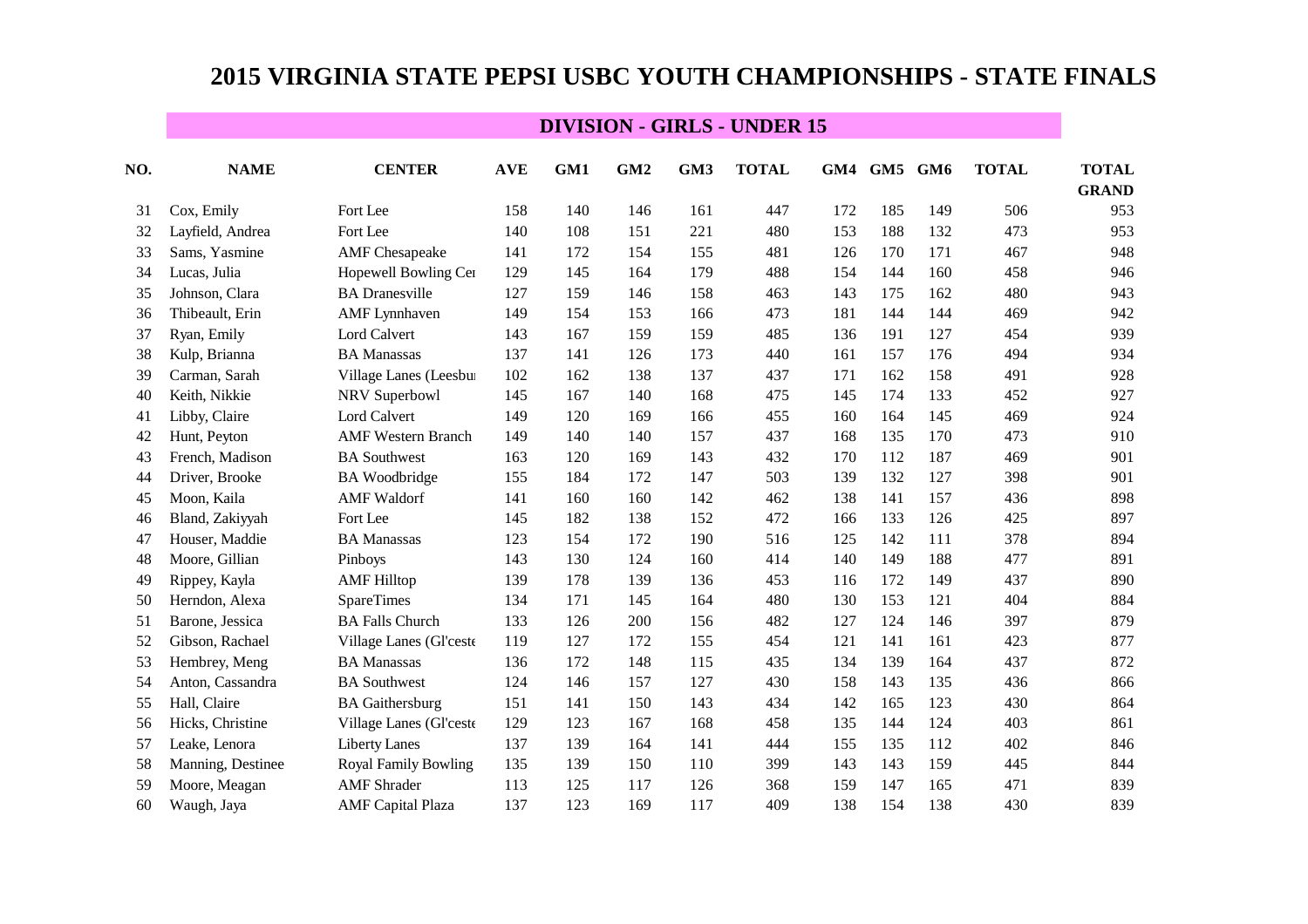| NO. | <b>NAME</b>         | <b>CENTER</b>            | <b>AVE</b> | GM1 | GM <sub>2</sub> | GM3 | <b>TOTAL</b> | GM4 | GM5 | GM <sub>6</sub> | <b>TOTAL</b> | <b>TOTAL</b> |
|-----|---------------------|--------------------------|------------|-----|-----------------|-----|--------------|-----|-----|-----------------|--------------|--------------|
|     |                     |                          |            |     |                 |     |              |     |     |                 |              | <b>GRAND</b> |
| 61  | Glowacki, Tanya     | <b>BA Manassas</b>       | 111        | 104 | 160             | 159 | 423          | 125 | 140 | 149             | 414          | 837          |
| 62  | Via, Larysa         | <b>BA Manassas</b>       | 106        | 148 | 137             | 110 | 395          | 128 | 156 | 157             | 441          | 836          |
| 63  | Upshur, India       | <b>AMF Norfolk</b>       | 134        | 133 | 157             | 155 | 445          | 126 | 104 | 160             | 390          | 835          |
| 64  | Royall, Jessie      | The Bowling Alley        | 128        | 155 | 112             | 131 | 398          | 156 | 160 | 119             | 435          | 833          |
| 65  | Snyder, Kristina    | <b>SpareTimes</b>        | 131        | 121 | 131             | 137 | 389          | 156 | 152 | 129             | 437          | 826          |
| 66  | Conner, Madisyn     | <b>SpareTimes</b>        | 141        | 156 | 134             | 135 | 425          | 167 | 98  | 131             | 396          | 821          |
| 67  | Locklear, Jordan    | <b>AMF</b> Chesapeake    | 139        | 145 | 122             | 118 | 385          | 182 | 157 | 95              | 434          | 819          |
| 68  | Poston, Alexa       | <b>BA</b> Gaithersburg   | 149        | 103 | 166             | 115 | 384          | 153 | 157 | 115             | 425          | 809          |
| 69  | Mayon, Kiarra       | <b>AMF</b> Waldorf       | 124        | 120 | 129             | 186 | 435          | 134 | 115 | 113             | 362          | 797          |
| 70  | Moore, Skyanna      | Pinboys                  | 111        | 98  | 127             | 163 | 388          | 155 | 94  | 159             | 408          | 796          |
| 71  | Halcomb, Courtney   | Fort Lee                 | 131        | 129 | 132             | 164 | 425          | 118 | 113 | 140             | 371          | 796          |
| 72  | Phillips, Abrianna  | <b>AMF</b> Capital Plaza | 118        | 111 | 165             | 108 | 384          | 138 | 157 | 116             | 411          | 795          |
| 73  | Peak, Rienna        | <b>AMF Williamsburg</b>  | 118        | 130 | 130             | 111 | 371          | 156 | 139 | 128             | 423          | 794          |
| 74  | Anderson, Alexandra | <b>SpareTimes</b>        | 129        | 133 | 115             | 193 | 441          | 106 | 144 | 102             | 352          | 793          |
| 75  | Brill, Kristi       | Northside Lanes          | 130        | 134 | 113             | 140 | 387          | 114 | 136 | 151             | 401          | 788          |
| 76  | Lewis, Emily        | <b>AMF</b> Shrader       | 143        | 112 | 150             | 143 | 405          | 121 | 125 | 135             | 381          | 786          |
| 77  | Huggard, Caitlyn    | <b>AMF York</b>          | 140        | 139 | 135             | 117 | 391          | 133 | 129 | 125             | 387          | 778          |
| 78  | Morris, Jordan      | <b>AMF</b> Dale City     | 107        | 116 | 154             | 116 | 386          | 130 | 141 | 101             | 372          | 758          |
| 79  | Turner, Maren       | Village Lanes (Leesbur   | 117        | 128 | 88              | 130 | 346          | 135 | 143 | 133             | 411          | 757          |
| 80  | Mackey, Jade        | Lord Calvert             | 137        | 158 | 142             | 146 | 446          | 129 | 73  | 104             | 306          | 752          |
| 81  | Turner, Amara       | Crofton                  | 136        | 99  | 141             | 156 | 396          | 103 | 133 | 116             | 352          | 748          |
| 82  | Kingsbury, Abigayle | Lord Calvert             | 123        | 140 | 95              | 129 | 364          | 101 | 148 | 128             | 377          | 741          |
| 83  | Johnson, Jazmine    | <b>AMF Williamsburg</b>  | 125        | 143 | 112             | 101 | 356          | 115 | 153 | 115             | 383          | 739          |
| 84  | Kielawa, Summer     | <b>AMF York</b>          | 104        | 158 | 113             | 130 | 401          | 100 | 136 | 98              | 334          | 735          |
| 85  | Johnson, Kaelynne   | <b>BA</b> Southwest      | 114        | 118 | 126             | 96  | 340          | 131 | 116 | 143             | 390          | 730          |
| 86  | Francois, Cierra    | <b>AMF</b> Waldorf       | 96         | 95  | 117             | 152 | 364          | 103 | 131 | 132             | 366          | 730          |
| 87  | Aldous, Samantha    | Langley AFB              | 95         | 143 | 107             | 97  | 347          | 112 | 125 | 134             | 371          | 718          |
| 88  | Locklear, Jaime     | <b>AMF</b> Chesapeake    | 147        | 93  | 107             | 108 | 308          | 146 | 109 | 150             | 405          | 713          |
| 89  | Parrish, Hannah     | <b>Staunton Lanes</b>    | 128        | 102 | 151             | 111 | 364          | 125 | 106 | 117             | 348          | 712          |
| 90  | Meeves, Amber       | Pinboys                  | 110        | 185 | 114             | 95  | 394          | 84  | 119 | 112             | 315          | 709          |